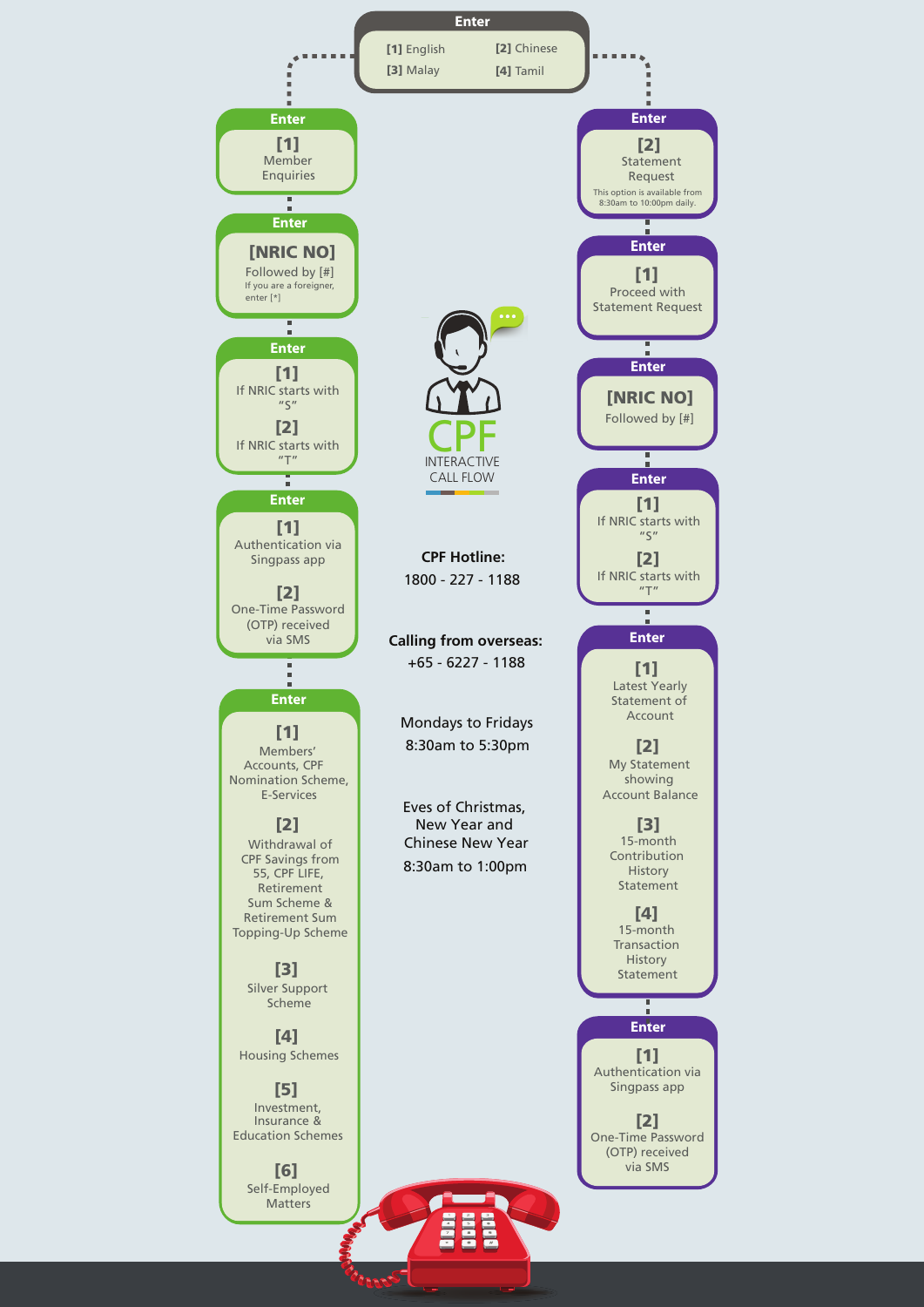## **Authenticate using Singpass app in 4 simple steps**



You can download the Singpass app from the App Store or Play Store. You can log in to your Singpass app using your fingerprint, face recognition or a 6-digit passcode. For more details on the set-up, please refer to the instructional guides [\(iOS users](https://www.singpass.gov.sg/home/ui/assets/pdf/Singpass_App_iOS_Guide.pdf) and [Android users\)](https://www.singpass.gov.sg/home/ui/assets/pdf/Singpass_App_Android_Guide.pdf) at [singpass.gov.sg.](https://www.singpass.gov.sg/)